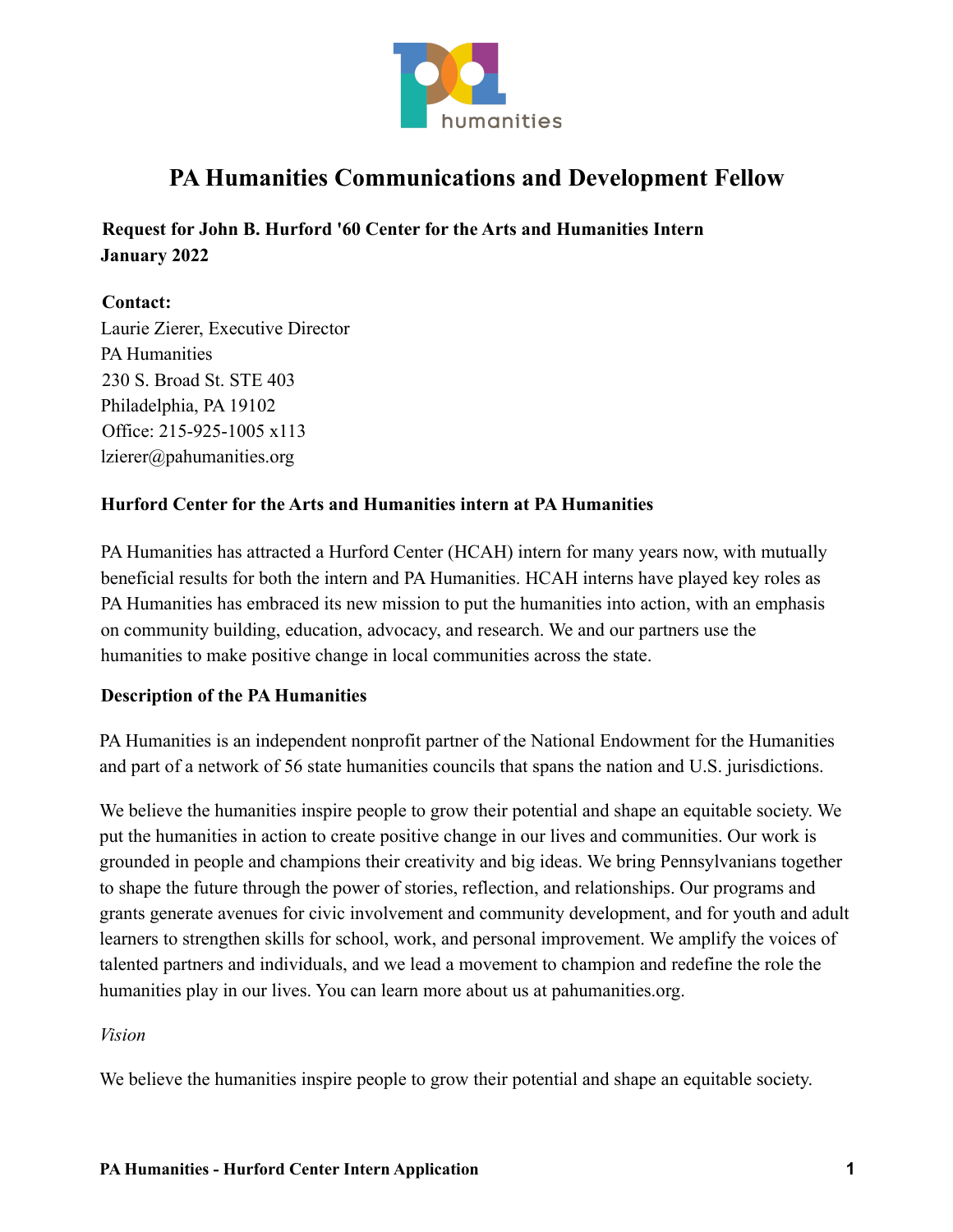#### *Mission*

We put the humanities in action to create positive change in our lives and communities.

*Our Work*

- Our work is grounded in people and champions their creativity and big ideas.
- We bring Pennsylvanians together to shape the future through the power of stories, reflection, and relationships. Our programs and grants generate avenues for civic involvement and community development, and for youth and adult learners to strengthen skills for school, work, and personal improvement.
- We amplify the voices of talented partners and individuals, and we lead a movement to champion and redefine the role the humanities play in our lives.
- We strategically focus our resources in two areas -- civic engagement and education -- where the need is great and where the humanities can have the deepest impact.

# **PA Humanities' core programs**

# *Education*

Teen Reading Lounge (TRL) - Operating at 17 libraries and out-of-school sites across the state for the 2020-21 program year, Teen Reading Lounge allows teens to take the lead by choosing readings on topics of interest, have honest discussions with their peers, and participate in youth-led community projects. TRL is in its 11th year and is the recipient of multiple awards including the after school champion award from the Pennsylvania After School Youth Development Network.

# *Civic Engagement*

PA Heart  $&$  Soul communities — PA Heart  $&$  Soul is a community-led process that uses a humanities-based approach to empower new leaders and encourage positive change. A unique partnership with Community Heart & Soul (formerly the Orton Family Foundation), PA Humanities has worked collaboratively with state-wide partners to recruit, select, train and support residents, local government officials as well as arts, humanities and culture leaders across the state to discover what matters most to them and plan for the future of their communities.

Chester Made uses the humanities to promote and celebrate local arts and their contributions to economic development. With funds from ember, a project of the Spring Point Foundation, Chester Made has focused on amplifying voices through the Chester Digital Storytelling Project. Storytelling is, has been, and always will be the heart of the Chester Made project. Since its earliest days, Chester Made has used storytelling as a way to bring people together, address challenges, create solutions, and celebrate victories. The emergence of the Chester Digital Storytelling project builds on the strong history of PA Humanities' mission to find human connections in the humanities.

# *Leadership and Advocacy*

PA Humanities brings its leadership and expertise to field-defining work with national, state, and regional partners. We help shape the larger conversation around the change-making power of the

# **PA Humanities - Hurford Center Intern Application 2**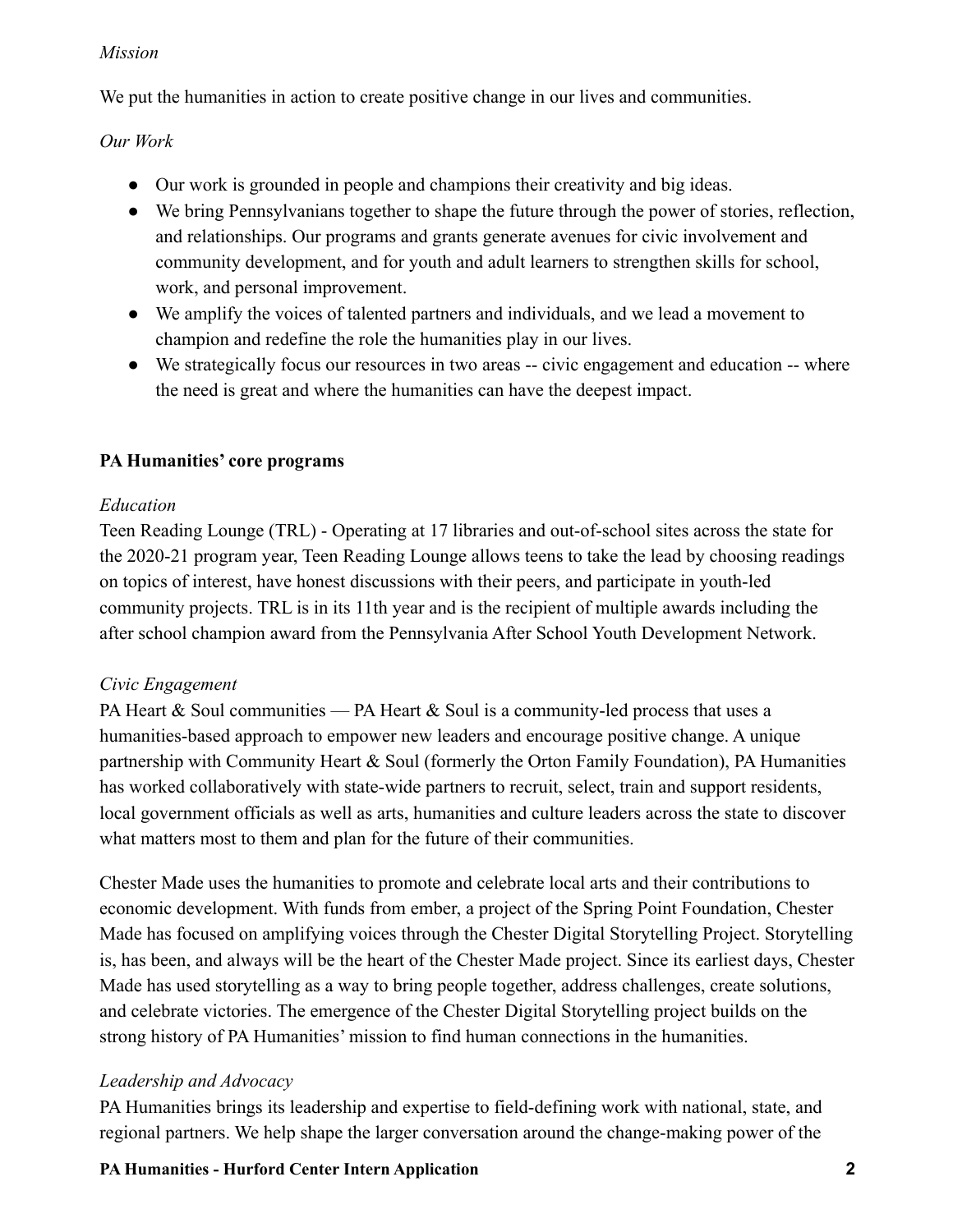humanities through innovative communications, presentations, research, and publications. Our staff works throughout the year to build and deepen relationships with advocacy partners, government, and legislators through targeted meetings and communications. PA Humanities works with co-funders to support PHC-initiated projects and demonstrate the value of humanities tools, expertise and learning. Through cross-collaborations with state agencies, we build and sustain a larger statewide humanities community for networking and learning.

### **Special Projects**

We pursue opportunities to engage in additional projects that help us advance our mission in partnership with people, institutions and communities. These projects usually are realized through an interactive process between partners and participants.

### *PA Kindness Poem*

PA Humanities partnered with Philadelphia poet laureate Trapeta B. Mayson on a mission to help spread kindness throughout the state. Named the PA Kindness Poem Project, this year-long initiative invited residents to share messages on social media that promote generosity, healing, reconciliation, and peace. Drawing inspiration from those shared words, Mayson has created an original poem, "Kindness Lives Here," and we released it on World Kindness Day 2021.

## *PA SHARP*

PA SHARP is a PA Humanities' \$1.4 million humanities recovery and growth program that includes a mapping project, and documentary videos, podcasts, and publications on our learnings. As part of the American Rescue Plan Act of 2021, state and regional humanities councils distributed funding from the National Endowment for the Humanities' SHARP (Sustaining the Humanities through the American Rescue Plan) program. Through PA SHARP, PA Humanities will provide up to \$20,000 in flexible funding to support the growth and recovery of the humanities in Pennsylvania.

#### *A More Perfect Union*

PA Humanities will use NEH funds to support a youth civic education project reimagining the United States Constitutional Convention in the present day. With the help of NPR-affiliate WHYY, young people ages 16-25 will share through discussion and social media about their vision for a Constitution that reflects our present moment, including how they would seek consensus, overcome challenges, and lay the foundation for a more equitable future.

#### *August Wilson Century Cycle Project / Leading Edge Fellowship*

PA Humanities has secured a Leading Edge Fellow who will develop a series of statewide programs centered on the renowned works of Pennsylvania playwright August Wilson. The work will focus on creating programs celebrating the ten plays of August Wilson's Century Cycle, which chronicles the collective memory, history, and dreams of African American families across the twentieth century.

#### *Research Publications*

In 2021, PA Humanities will disseminate a series of independent research studies, including a national study, on its core programs: PA Heart & Soul, Chester Made, and Teen Reading Lounge.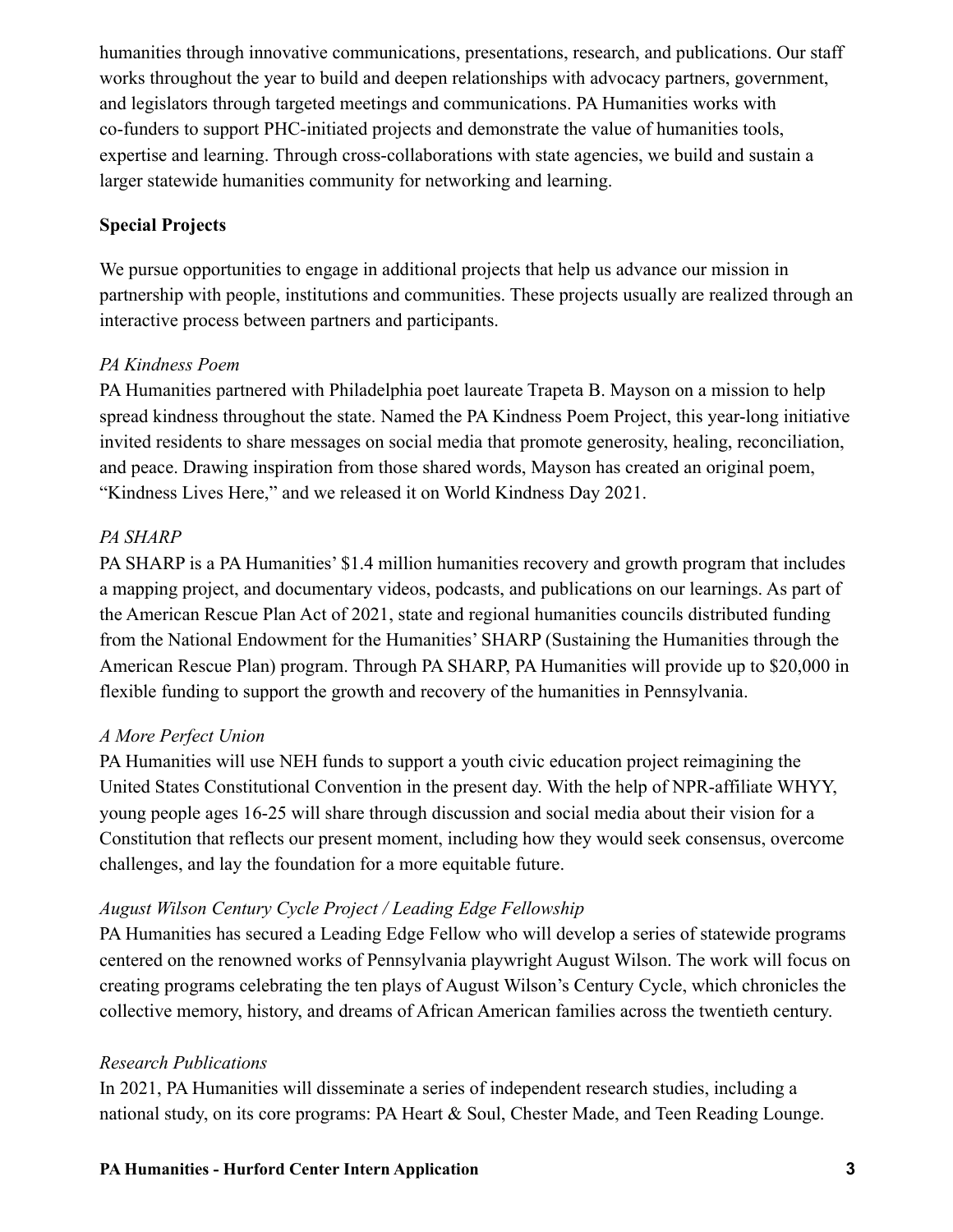Researchers include Elizabeth Myrick & Associates Consulting, PennPraxis, and Dr. Valerie Adams-Bass. Also scheduled for release are articles in a Modern Language Association volume and The Foundation Review.

#### **Working with PA Humanities**

Interning with PA Humanities offers an opportunity for students to explore the multi-faceted demands of a nonprofit career in the public humanities – from program development and production to communications about our projects, from stewarding our donors and funders to meeting our constituents. The HCAH intern should be passionate about the humanities and its value for individual growth and social change. Curiosity is a must, as well as openness to new ideas and working with diverse communities, individuals, and institutions as a powerful way of achieving a greater good. The student should be able to work both independently and in team settings in an office environment. Excellent communication(s) skills, oral and written, are necessary, along with basic computer skills. Previous experience with social media, audio, or video is a plus, but not required.

### **Challenges and Rewards**

The HCAH intern will experience the challenges and rewards of finding creative ways to leverage the staff and resources of a small non-profit by partnering with like-minded organizations to bring humanities programming to a larger audience. The greatest reward will be working with an incredible staff of committed and seasoned professionals at the PA Humanities and interacting with engaged stakeholders and community members. PA Humanities really appreciates being part of the Haverford College Humanities Center internship program. We truly value the insight, skills, and mission driven approach to work that these students bring to our organization.

Past projects have involved exciting on-site visits to Teen Reading Lounge in Philadelphia and the bustling cultural scene of Chester. Interns have helped create their own promotional campaigns, such as the "Chester Made \$100 Bill" project which highlighted important local historical figures. They have also conducted interviews of program participants, written original stories for publication on the PA Humanities website, created videos, conducted original research, and much more. Past interns have also been hired by PA Humanities, including Edna Creelman in 2020 - [read her story here](https://pahumanities.org/conversations/2020/07/30/yes-i-interned-at-phc-during-a-global-pandemic/).

#### **Supervision and Work Location**

The intern will work with our communications and development departments. The work may be conducted virtually depending on COVID-19 guidelines. PA Humanities will provide technical resources to the HCAH intern as needed.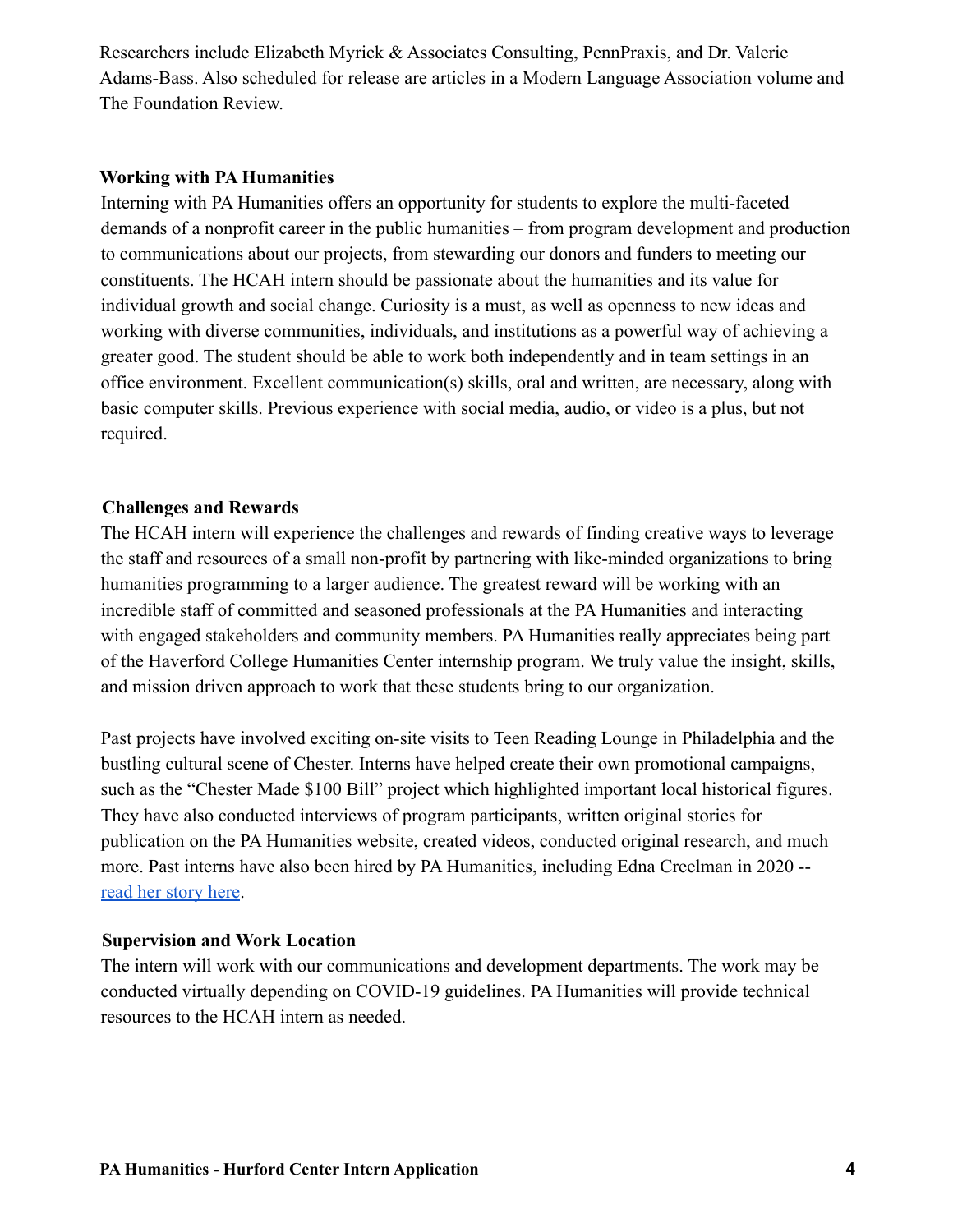# **Communications and Development Fellow Job Description for Summer 2022 Haverford Fellow**

Come be part of a dynamic and energized team of professionals passionate about the humanities! We recently rebranded and updated our website to reflect how far we've come as an organization. As a Communications and Development Fellow you'll join the momentum, helping us to put the humanities into action and make a real difference in the lives of people across the state. Every day will bring exciting new experiences and challenges as your work supports our unique programs and initiatives.

PA Humanities has multiple Communications and Development projects for a Summer 2022 Fellow. Within the 10-week schedule, we expect the Fellow to have the opportunity to explore many of the below projects depending on interest and organizational need.

## **General Communications and Marketing**

- Assist the communications team with creation and dissemination of marketing materials related to PA Humanities' programs and partnerships
- Taking the lead on the creation of social media content, blog posts, video, and other media
- Help develop local, state, and national media lists to bolster outreach efforts
- Perform internal and external research, such as social media and market analyses
- Help create/edit presentations, proofread copy, and other content
- Support the communications and marketing needs of A More Perfect Union and the August Wilson project

# **PA SHARP: Recovery and Growth Grants**

- Assist the communications team with celebrating the accomplishments of the PA SHARP grantees as they use grant funds to support recovery and growth in their communities
- Monitor, research, and report on grantee activities
- Support the PA SHARP Stories podcast project
- Event planning for the PA SHARP Learning Network
- Create engaging content and stories to share on social media, email newsletters, etc.

# **Advocacy / Summer Legislative Visits**

- Support the advocacy team as they schedule virtual or in-person meetings with federal legislators
- Observe PA Humanities staff, board, and partners as they speak with legislators and their staff about the impact of the humanities in the state
- Create advocacy communications materials for legislators and the general public
- Help with scheduling and event planning for meetings
- Organize support materials, including legislator profiles, funding in district, etc.

## **Special Projects**